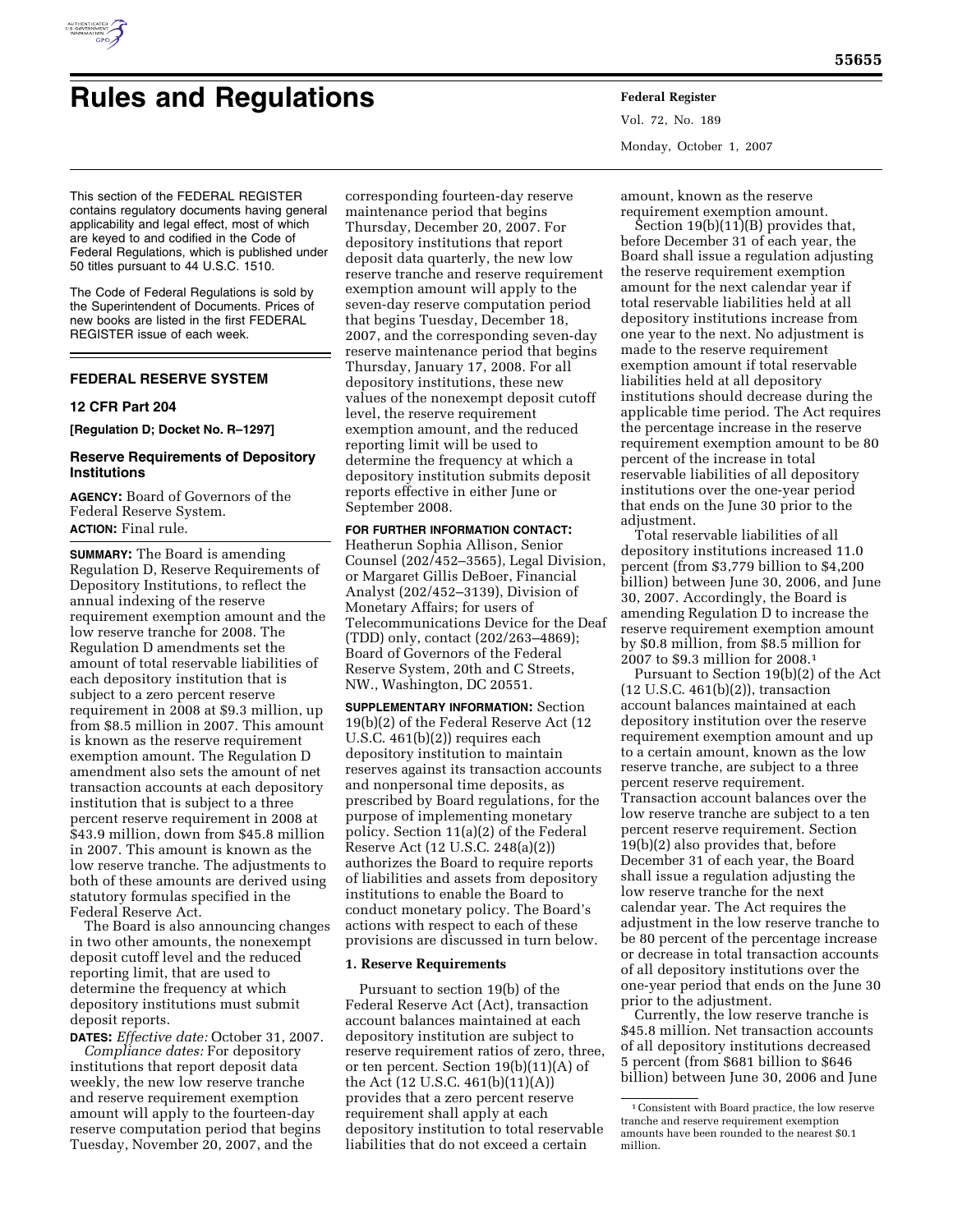30, 2007. Accordingly, the Board is amending Regulation D (12 CFR part 204) to decrease the low reserve tranche for net transaction accounts by \$1.9 million, from \$45.8 million for 2007 to \$43.9 million for 2008.

For depository institutions that file deposit reports weekly, the new low reserve tranche and reserve requirement exemption amount will be effective for the fourteen-day reserve computation period beginning Tuesday, November 20, 2007, and for the corresponding fourteen-day reserve maintenance period beginning Thursday, December 20, 2007. For depository institutions that report quarterly, the new low reserve tranche and reserve requirement exemption amount will be effective for the seven-day reserve computation period beginning Tuesday, December 18, 2007, and for the corresponding seven-day reserve maintenance period beginning Thursday, January 17, 2008.

#### **2. Deposit Reports**

Section 11(b)(2) of the Federal Reserve Act authorizes the Board to require depository institutions to file reports of their liabilities and assets as the Board may determine to be necessary or desirable to enable it to discharge its responsibility to monitor and control the monetary and credit aggregates. The Board screens depository institutions each year and assigns them to one of four deposit reporting panels (weekly reporters, quarterly reporters, annual reporters, or nonreporters). The panel assignment for annual reporters is effective in June of the screening year; the panel assignment for weekly and quarterly reporters is effective in September of the screening year.

In order to ease reporting burden, the Board permits smaller depository institutions to submit deposit reports less frequently than larger depository institutions. The Board permits depository institutions with net transaction accounts above the reserve requirement exemption amount but total transaction accounts, savings deposits, and small time deposits below a specified level (the ''nonexempt deposit cutoff'') to report deposit data quarterly. Depository institutions with net transaction accounts above the reserve requirement exemption amount but with total transaction accounts, savings deposits, and small time deposits above the nonexempt deposit cutoff are required to report deposit data weekly. The Board requires certain large

depository institutions to report weekly regardless of the level of their net transaction accounts if the depository institution's total transaction accounts, savings deposits, and small time deposits exceeds a specified level (the ''reduced reporting limit''). The nonexempt deposit cutoff level and the reduced reporting limit are adjusted annually, by an amount equal to 80 percent of the increase, if any, total transaction accounts, savings deposits, and small time deposits of all depository institutions over the one-year period that ends on the June 30 prior to the adjustment.

From June 30, 2006 to June 30, 2007, total transaction accounts, savings deposits, and small time deposits at all depository institutions increased 5 percent (from \$5,867 billion to \$6,168 billion). Accordingly, the Board is adjusting the nonexempt deposit cutoff level to \$216.2 million for 2008. The Board is also adjusting the reduced reporting limit to \$1.211 billion for 2008.2

Beginning in 2008, the boundaries of the four deposit reporting panels will be defined as follows. Those depository institutions with net transaction accounts over \$9.3 million (the reserve requirement exemption amount) or with total transaction accounts, savings deposits, and small time deposits greater than or equal to \$1.211 billion (the reduced reporting limit) are subject to detailed reporting, and must file a Report of Transaction Accounts, Other Deposits and Vault Cash (FR 2900 report) either weekly or quarterly. Of this group, those with total transaction accounts, savings deposits, and small time deposits greater than or equal to \$216.2 million (the nonexempt deposit cutoff level) are required to file the FR 2900 report each week, while those with total transaction accounts, savings deposits, and small time deposits less than \$216.2 million are required to file the FR 2900 report each quarter. Those depository institutions with net transaction accounts less than or equal to \$9.3 million (the reserve requirement exemption amount) and with total transaction accounts, savings deposits, and small time deposits less than \$1.211 billion (the reduced reporting limit) are eligible for reduced reporting, and must either file a deposit report annually or

not at all. Of this group, those with total deposits greater than \$9.3 million (but with total transaction accounts, savings deposits, and small time deposits less than \$1.211 billion) are required to file the Annual Report of Deposits and Reservable Liabilities (FR 2910a) report annually, while those with total deposits less than or equal to \$9.3 million are not required to file a deposit report. A depository institution that adjusts reported values on its FR 2910a report in order to qualify for reduced reporting will be shifted to an FR 2900 reporting panel.

*Notice and Regulatory Flexibility Act.*  The provisions of 5 U.S.C. 553(b) relating to notice of proposed rulemaking have not been followed in connection with the adoption of these amendments. The amendments involve expected, ministerial adjustments prescribed by statute and by the Board's policy concerning reporting practices. The adjustments in the reserve requirement exemption amount, the low reserve tranche, the nonexempt deposit cutoff level, and the reduced reporting limit serve to reduce regulatory burdens on depository institutions. Accordingly, the Board finds good cause for determining, and so determines, that notice in accordance with 5 U.S.C. 553(b) is unnecessary. Consequently, the provisions of the Regulatory Flexibility Act, 5 U.S.C. 601, do not apply to these amendments.

#### **List of Subjects in 12 CFR Part 204**

Banks, Banking, Reporting and recordkeeping requirements.

■ For the reasons set forth in the preamble, the Board is amending 12 CFR part 204 as follows:

# **PART 204—RESERVE REQUIREMENTS OF DEPOSITORY INSTITUTIONS (REGULATION D)**

■ 1. The authority citation for part 204 continues to read as follows:

**Authority:** 12 U.S.C. 248(a), 248(c), 371a, 461, 601, 611, and 3105.

■ 2. Section 204.9 is revised to read as follows:

#### **§ 204.9 Reserve requirement ratios.**

The following reserve requirement ratios are prescribed for all depository institutions, banking Edge and agreement corporations, and United States branches and agencies of foreign banks:

<sup>2</sup>Consistent with Board practice, the nonexempt deposit cutoff level has been rounded to the nearest \$0.1 million, and the reduced reporting limit has been rounded to the nearest \$1 million.